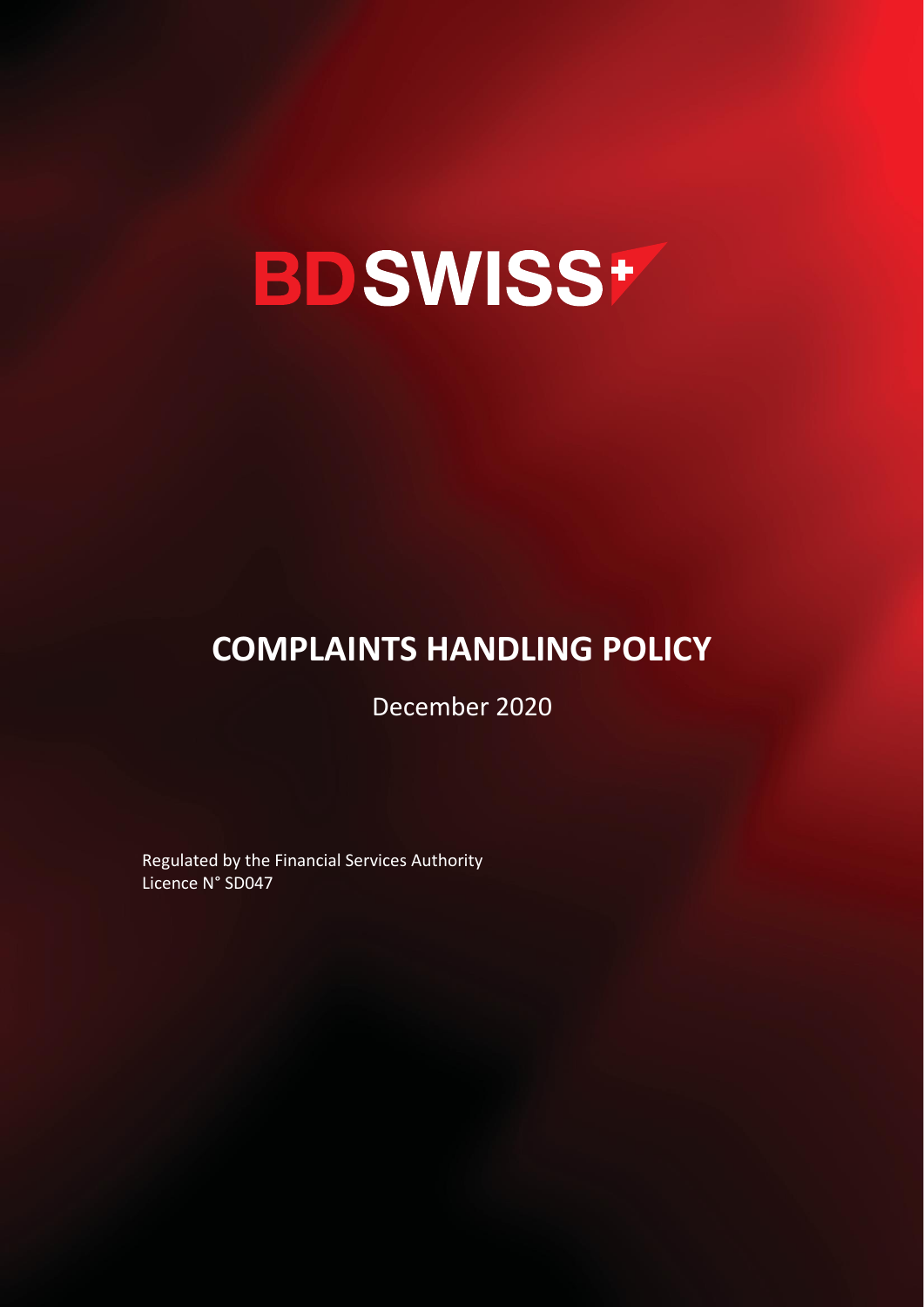### **1. Introduction**

**BDSwiss is the trading name for** BDS Ltd (Registration No. 8424660-1) is authorized and regulated by the Financial Services Authority (the "FSA", licence no. SD047) Registered address: Suite 3, Global Village, Jivan's Complex, Mont Fleuri, Mahe, Seychelles.

### **2. Scope and Purpose**

The Company is required to establish, implement and maintain effective and transparent procedures for the reasonable and prompt handling of complaints or grievances received from complainants and keep records of each complaint as well as any actions taken by the Company to remedy the situation. This Policy sets out the method for the submission of complaints with the Company from its Clients and the processes followed by the Company's personnel when dealing with such complaints.

### **3. Definitions**

"**Complaint**" is defined as a statement or an expression of dissatisfaction addressed to the Company by a client (natural or legal person) regarding the provision of investment and/or ancillary services provided by the Company to the client.

"**Complainant**" is defined as any person, natural or legal, who has read, agreed with and accepted all the terms and conditions contained in the Client Agreement (without modifications), has opened a trading account with the Company and has lodged a complaint.

The Company considers having a complaint when the complainant has filled out the relevant Complaint Form, hereto attached as Appendix A, and submitted it to the Company via the following methods:

- a. By email at [complaints@g](mailto:complaints@bdsmarkets.com)lobal.bdswiss.com
- b. When the complainant has completed the relevant form on the **Contact us page**.

In case the Company receives a notification through the line of communication established by the Company to receive complaints, but which does not fall within the definition of "complaint" above and can be characterised as an enquiry, this shall be categorised as an enquiry rather than as a complaint and will be forwarded to the relevant department to be handled accordingly. The Complainant maintains the right to request for the reclassification of his/her enquiry as a complaint.

The current Policy applies to all registered clients & trading accounts opened with BDS Ltd.

### **4. Complaint Handling Procedure**

The Complaints Unit and if necessary, the Compliance Department, shall efficiently handle any complaint received by a Complainant. In the case that the complaint is against the Compliance Department, the complaint shall be handled by a member of the Senior Management.

### *4.1 Procedure to be followed for Verbal Complaints*

It is the Company's Policy not to accept any verbal complaints or grievances. Should any of the Company's employees (regardless of department) receive a verbal complaint or grievance, the following procedure must be followed: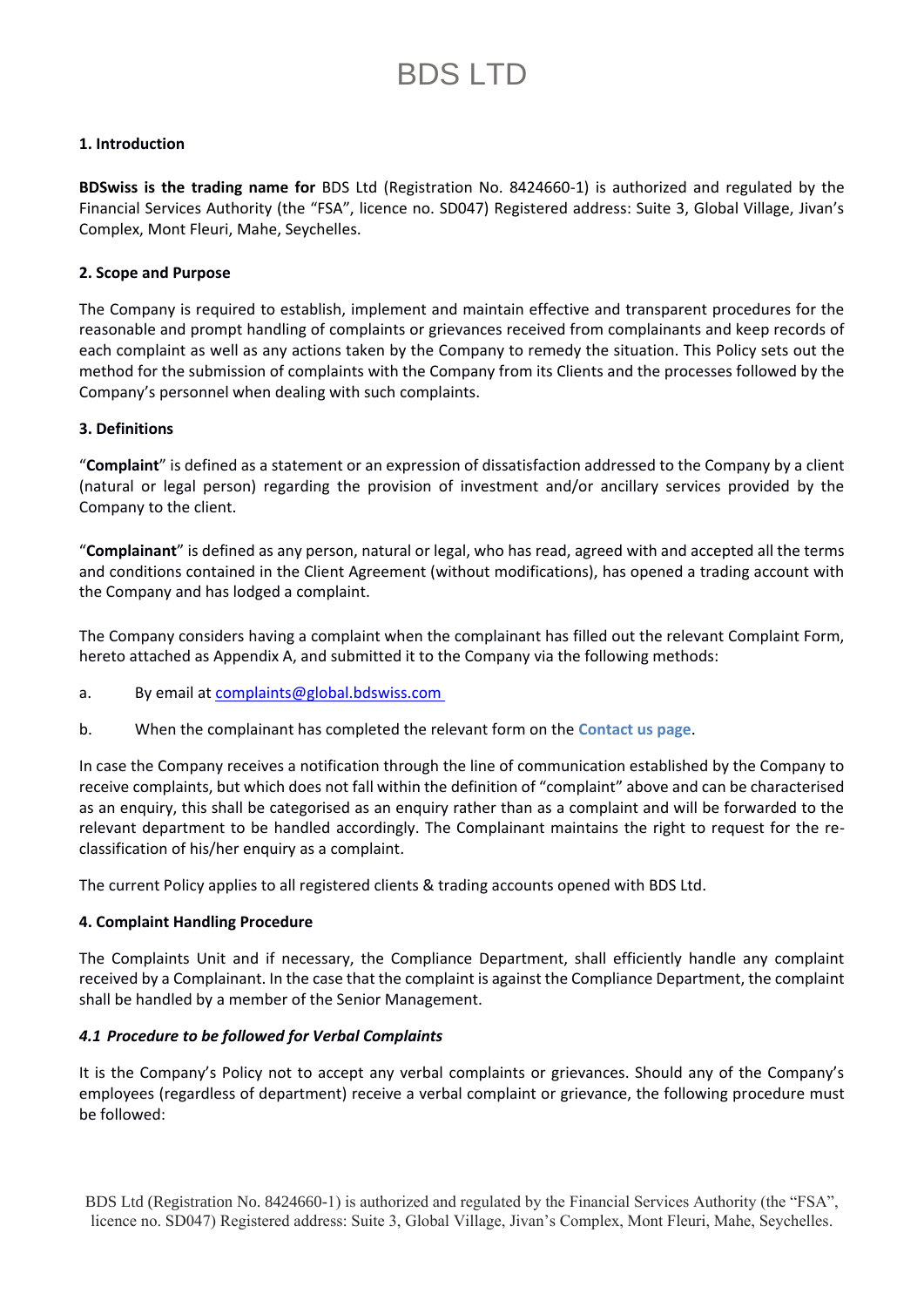4.1.1 The employee receiving the verbal complaint or grievance shall take all the necessary actions so that the complaint or grievance is properly addressed. The said employee will inform the Complainant that all the complaints or grievances must be made in writing by completing the relevant Complaint Form, hereto attached as Appendix A, and submit it to the Company via email to [complaints@g](mailto:complaints@bdsmarkets.com)lobal.bdswiss.com. Once the Complainant completes and submits the Complaint Form, in the manner described above, the *Procedure for Written Complaints* shall be followed as described in paragraph 4.2.

4.1.2 The complaint or grievance in the form that has been received will, be forwarded to the Complaints Unit where the complaint is addressed. If the Complainant submits the Complaint Form to his/her Sales Agent or Account Manager then the complaint or grievance, in the form that has been received, must be forwarded to [complaints@global.bdswiss.com](mailto:complaints@global.bdswiss.com) within the same working day.

4.1.3 Subsequently, a member of the Support Department or his/her Sales Agent or Account Manager will inform the Complainant that his/her complaint or grievance has been forwarded to [complaints@global.bdswiss.com,](mailto:complaints@global.bdswiss.com) providing all details so that the Complainant is aware who is dealing with his/her complaint or grievance.

4.1.4 The member of staff, in addition to the above, should make all best efforts to ensure that in the case of the complaint or grievance being of such nature that can be resolved immediately, to do so that the client will not have to pursue the filling of a formal complaint. The member of staff in such a case shall not:

- Commit himself/herself in any way to the client
- Address any issues in relation to best execution
- Address any issues relating to legal issues
- Commit the Company in taking any action prior to examining the issues in a formal manner

### *4.2 Procedure to be followed for Written Complaints*

When a written complaint is received, in the manner described in Paragraph 3, the procedure which shall be followed by the Company is the following:

> 4.2.1 If the complaint was not received in the manner described in paragraph 3 (i.e. the complaint was received through internal channels of communication such as chat, client correspondence, BDS LTD personal email, or by a member of the Customer Support Department or by a Sales Agent or an Account Manager or by any other employee of the Company) then the complaint, in the form that has been received, must be forwarded, in the form it has been received, to [complaints@global.bdswiss.com](mailto:complaints@global.bdswiss.com) within the same working day.

> 4.2.2 Once the Complainant submits a written complaint, a member of the Support Department will send an electronic acknowledgment of receipt to the Complainant's registered email address within five (5) working days following receipt, to verify that the Company has received the written complaint and will request the Complainant to complete the relevant Complaint Form, hereto attached as Appendix A.

> 4.2.3 Upon completion and submission of the Complaint Form, a member of the Complaints Unit will investigate the grounds of the complaint and if, based on the information provided, the grievance does not fall within the definition of "complaint" or is not considered to be a complaint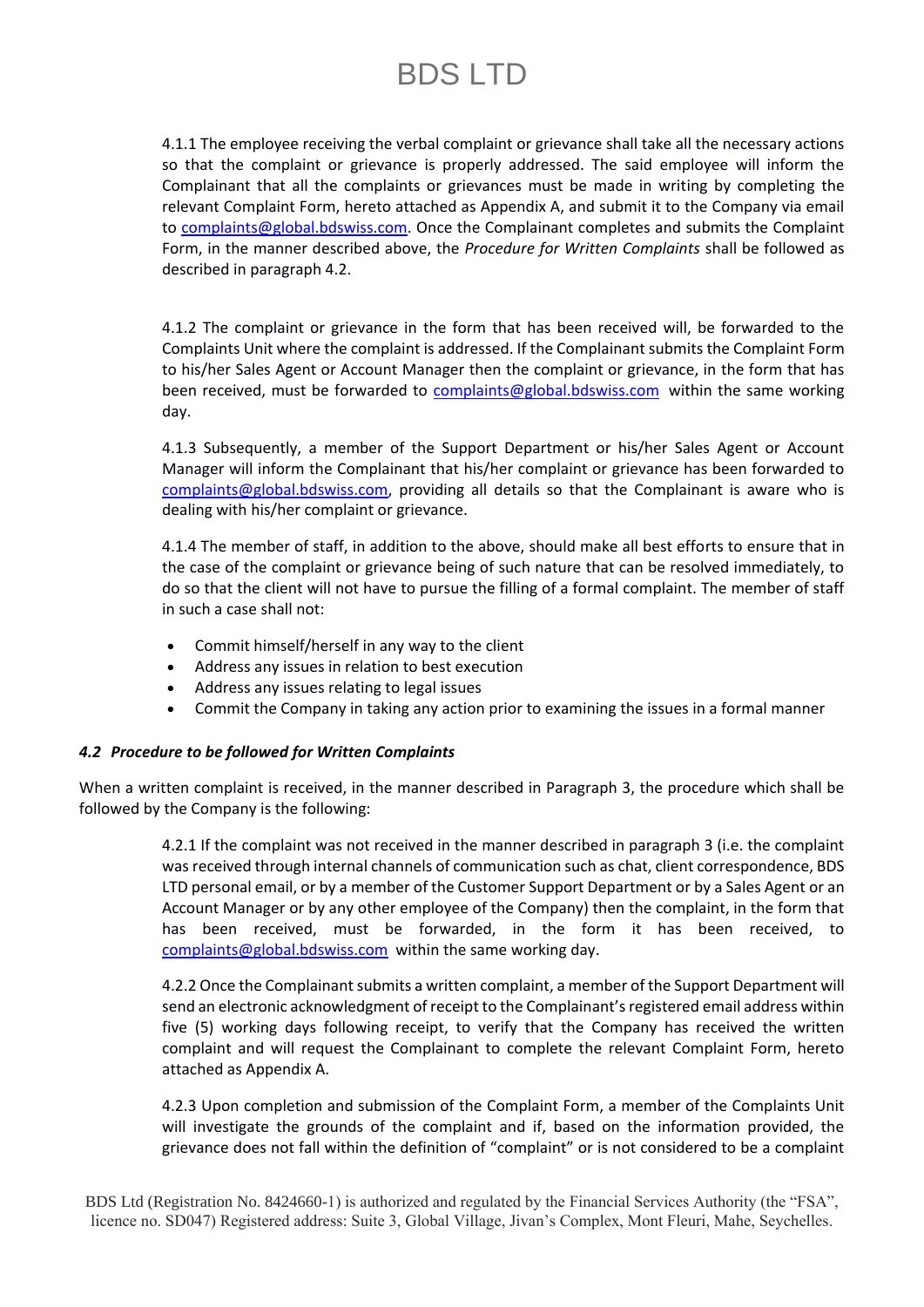it will be categorised as an enquiry and will be forwarded to the relevant department to be handled appropriately.

4.2.4 If the grievance falls within the definition of complaint or is considered to be a complaint, then member of the Complaints Unit will register the complaint to the complaints software maintained by the Compliance Department by giving it a unique reference number which will be communicated to the Complainant within five (5) working days. At the same time, the member of the Complaints Unit will collect all the relevant information and evidence from the system and/or relevant departments in order to analyse and evaluate the data.

4.2.5 In addition, a member of the Complaints Unit shall inform the Complainant from the complaints email of the following:

- That the Complainant must use the given reference number in all future correspondence with the Company regarding the submitted complaint
- The process which is followed when handling a complaint
- Who is the person or the department that is dealing with his/her complaint and their contact details
- What is the indicative handling time (i.e. 15 working days)
- That the complaint handling procedure is free of charge
- That the complainant is able to refer his/her complaint to the Financial Ombudsman of Seychelles

4.2.6 Moreover, the following information should be obtained by the Client and recorded:

- The client's full name and surname
- The client's trading account number
- The affected transactions (if applicable)
- The date that the issue arose and a description of the issue
- The service provided by the Company and related to the complaint
- The employee responsible for the provision of those services
- The department where the employee belongs
- The content of the complaint
- The capital and the value of the financial instruments which belong to the client
- The magnitude of the damage claimed by the complainant
- Reference of any correspondence exchanged between the Company and the complainant

4.2.7 The Complaints Unit will thoroughly examine and assess the following:

- The facts and the information provided by the complainant
- The facts and the information provided by the employee responsible for the provision of those services (if applicable)
- The information/data which have been retrieved from the Company's archive (i.e. the complainant's transactions, trading history, correspondence, electronic email, recorded telephone calls, IT data etc)
- The events leading to the complaint

4.2.8 The Company will not handle or investigate a complaint if the Complainant does not complete the Complaint Form, hereto attached as Appendix A, or does not provide the information requested in paragraph 4.2.6. of this Policy. In such an event the Company shall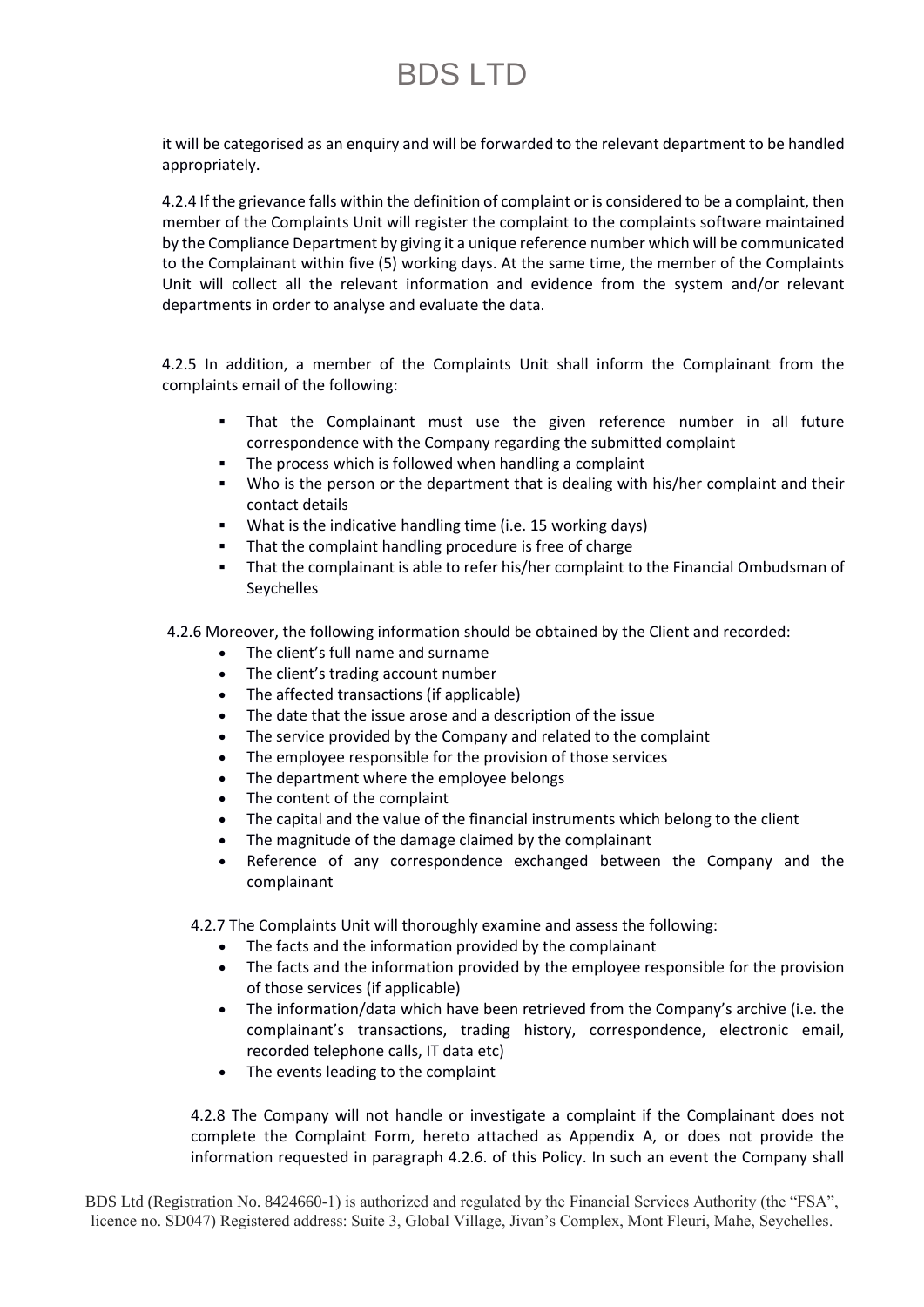revert back to the Complainant and request him/her to send any additional information. In any event, one of the Company's officials may contact the Complainant directly in order to obtain further clarifications and information relating to his/her complaint. The Company shall need the Complainant's cooperation in order to handle the complaint.

4.2.9 The Company upon examining the complaint and reaching a decision to this respect shall inform the Complainant about the Company's decision, in writing and in plain language which is clearly understood, together with the reasoning of the Company's decision and any remedial measures it intends to take.

4.2.10 The Company shall make every effort to resolve the complaint **within fifteen (15) working days.** When deemed necessary, the Compliance Department shall convey the complaint to the Senior Management for further investigation. In this case, the Company might take additional time to finalise the reply. The Senior Management shall investigate further and coordinate with relevant heads of departments to attend to the subject of the complaint.

4.2.11 In the event that the Company cannot provide a response to the Complainant within the handling time given to the complainant, it will keep the Complainant informed about reasons of delay and indicate when the investigation is expected to be completed. This period of time cannot exceed two months from the submission of the complaint.

4.2.12 Once the complaint is concluded the Head of the Support Department will keep an electronic record of the complaint received, detailing the course of action which was taken, including what information, data and evidence were gathered, what measures were taken for the complaint's resolution, whether any conflicts of interest between the Company and its clients and between other clients were identified, what was the outcome and how that outcome was reached.

4.2.13 Moreover, the Complaints Unit as well as the head of Support will analyse, on an ongoing basis, complaints handling data, in order to identify and address the causes of the individual complaints and/or any recurring or systematic problems and/or any potential legal and operational risks. Subsequently the relevant person or department should be informed and if necessary, take corrective action.

4.2.14 The present Complaints Handling Procedure Policy will be uploaded on the Company's official website.

4.2.15 The Complaints Handling Procedure Policy is available to all the Company's personnel through email and an internal folder in the Company's channels of communication which can be accessed at any time without any restrictions.

4.2.16 In case the complainant is not fully satisfied with the Support Department's final decision, the company will notify the complainant in writing using a thorough explanation of the company's position on the complaint as well as inform the complainant about his/her option to maintain the complaint through the Financial Services Commission or the relevant courts, within a period of six months for further investigation.

### **5. Record Keeping of Complaints**

BDS Ltd (Registration No. 8424660-1) is authorized and regulated by the Financial Services Authority (the "FSA", licence no. SD047) Registered address: Suite 3, Global Village, Jivan's Complex, Mont Fleuri, Mahe, Seychelles.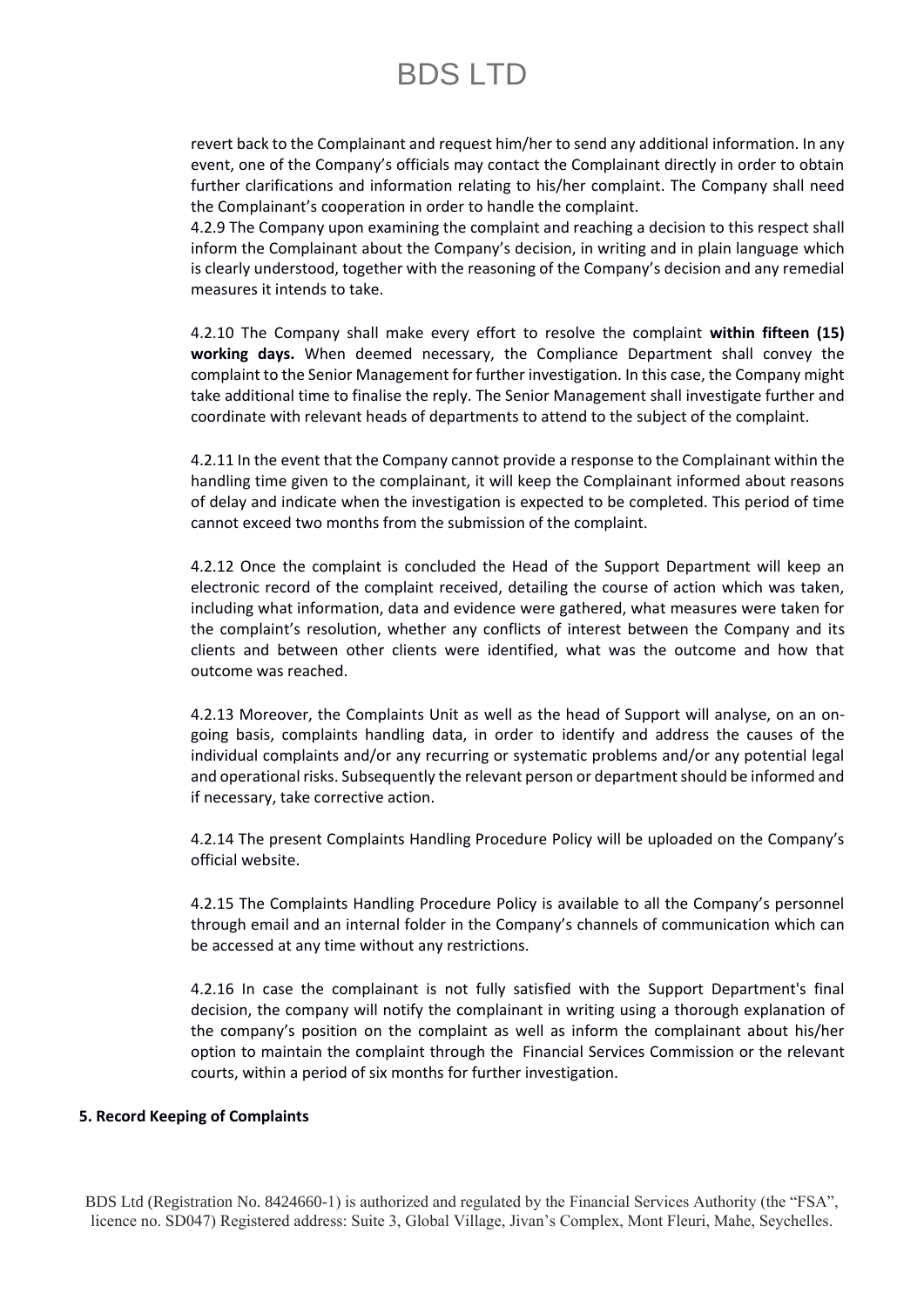The Company shall maintain record of all complaints for a minimum period of five years after the closure of the client's trading account. The responsible department shall be the Support Department.

### **APPENDIX A**

### **COMPLAINT FORM**

**Client Name:**

**Account Number ID:**

**Residential Address:**

**Telephone Number:**

| Date & Time the disputed situation arose:                 |  |
|-----------------------------------------------------------|--|
| Services provided by the Company:                         |  |
| Employee responsible for the provision of those services: |  |
| Department where the employee belongs:                    |  |
| <b>Affected transactions:</b>                             |  |
| The ID's of the affected positions:                       |  |
| <b>Equity before:</b>                                     |  |
| <b>Equity after:</b>                                      |  |
| <b>Claimed magnitude of damage:</b>                       |  |
| Suggested way to be resolved:                             |  |